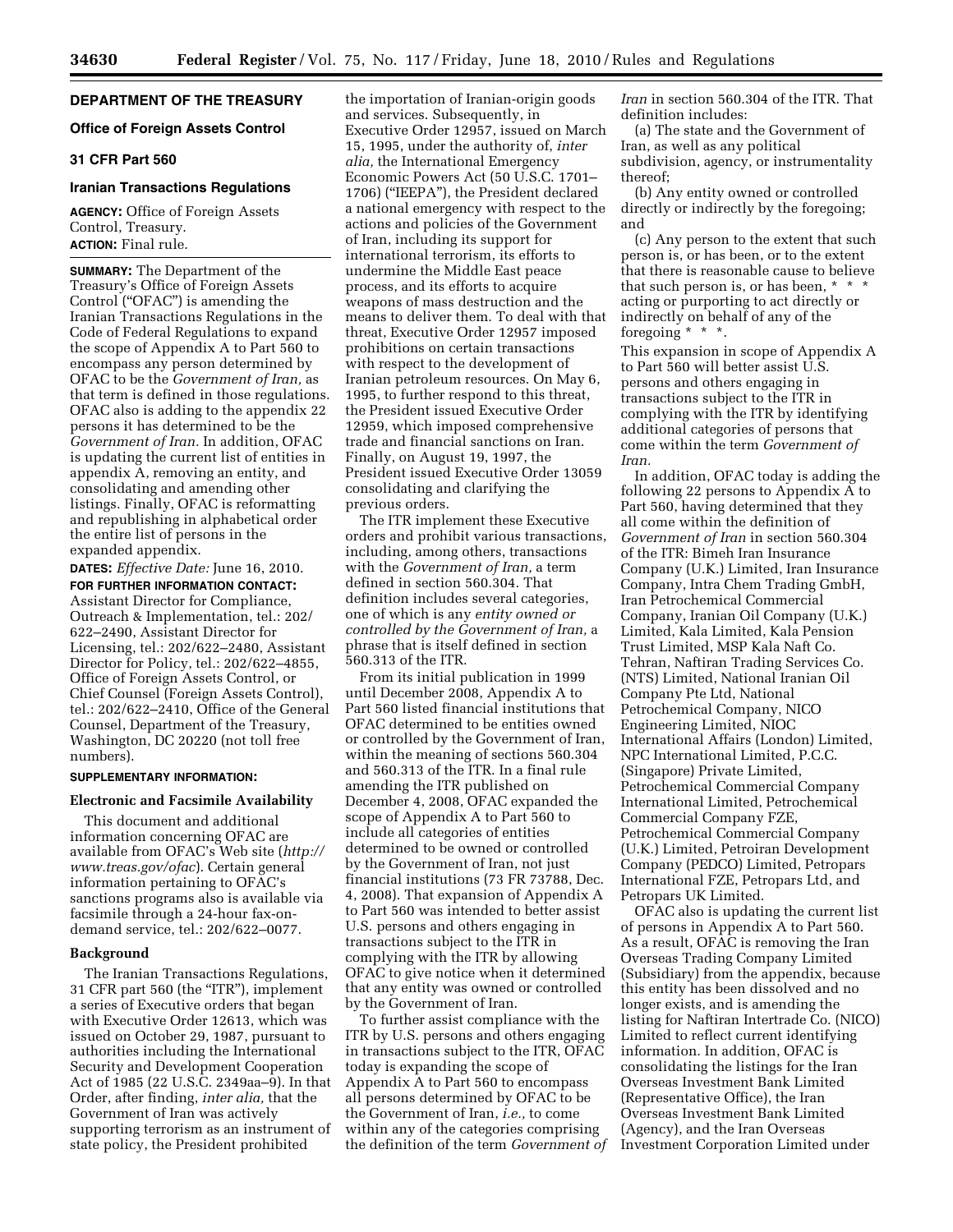Bank Saderat PLC, and is consolidating the listings for Agricultural Cooperative Bank of Iran, Agricultural Development Bank of Iran, Bank Josiaiyi Keshahvarzi, and Bank Taavon Keshavarzi Iran under Bank Keshavarzi Iran. Finally, OFAC is reformatting and republishing in alphabetical order the entire list of persons in the expanded appendix A.

It is important to note that Appendix A to Part 560 is not a comprehensive list of persons falling within the definition of *Government of Iran.* Even if a person is not listed in Appendix A to Part 560, if the person satisfies the definition of the term *Government of Iran* in the ITR, U.S. persons and others engaging in transactions subject to the ITR are prohibited from engaging in transactions with that person, regardless of its location, to the same extent they are prohibited from engaging in transactions with the persons listed in Appendix A to Part 560. U.S. persons and others engaging in transactions subject to the ITR also are prohibited from engaging in most transactions with any person located in Iran, even if that person does not come within the definition of the term *Government of Iran.* Finally, a person listed in Appendix A to Part 560 also may be subject to other sanctions programs administered by OFAC, in which case that person's name would also appear in the list at Appendix A to 31 CFR chapter V. Such a person is identified in Appendix A to Part 560 by references ("tags"), located at the end of the person's listing, to the sanctions program(s) to which the person is subject (*e.g.,* [IRAN] [NPWMD] or [IRAN] [SDGT]).

### **Public Participation**

Because the amendment of the ITR involves a foreign affairs function, the provisions of Executive Order 12866 and the Administrative Procedure Act (5 U.S.C. 553) requiring notice of proposed rulemaking, opportunity for public participation, and delay in effective date are inapplicable. Because no notice of proposed rulemaking is required for this rule, the Regulatory Flexibility Act (5 U.S.C. 601–612) does not apply.

#### **Paperwork Reduction Act**

The collections of information related to the ITR are contained in 31 CFR part 501 (the ''Reporting, Procedures and Penalties Regulations''). Pursuant to the Paperwork Reduction Act of 1995 (44 U.S.C. 3507), those collections of information have been approved by the Office of Management and Budget under control number 1505–0164. An agency may not conduct or sponsor, and a person is not required to respond to, a collection of information unless the

collection of information displays a valid control number.

## **List of Subjects in 31 CFR Part 560**

Administrative practice and procedure, Banks, Banking, Brokers, Foreign Trade, Investments, Loans, Securities, Iran.

■ For the reasons set forth in the preamble, the Department of the Treasury's Office of Foreign Assets Control amends 31 CFR part 560 to read as follows:

## **PART 560—IRANIAN TRANSACTIONS REGULATIONS**

■ 1. The authority citation for Part 560 continues to read as follows:

**Authority:** 3 U.S.C. 301; 18 U.S.C. 2339B, 2332d; 22 U.S.C. 2349aa–9; 31 U.S.C. 321(b); 50 U.S.C. 1601–1651, 1701–1706; Pub. L. 101–410, 104 Stat. 890 (28 U.S.C. 2461 note); Pub. L. 106–387, 114 Stat. 1549; Pub. L. 110– 96, 121 Stat. 1011; E.O. 12613, 52 FR 41940, 3 CFR, 1987 Comp., p. 256; E.O. 12957, 60 FR 14615, 3 CFR, 1995 Comp., p. 332; E.O. 12959, 60 FR 24757, 3 CFR, 1995 Comp., p. 356; E.O. 13059, 62 FR 44531, 3 CFR, 1997 Comp., p. 217.

■ 2. Revise Appendix A to Part 560 to read as follows:

# **Appendix A To Part 560—Persons Determined To Be The Government Of Iran, As Defined In § 560.304 Of This Part**

This non-exhaustive appendix lists persons determined by the Office of Foreign Assets Control (''OFAC'') to be the Government of Iran, as defined in § 560.304 of this part. The persons listed below are considered to be the *Government of Iran* not only when they operate from the locations listed below, but also when they operate from any other location. The names and addresses are subject to change. This part 560 contains prohibitions against engaging in most transactions with persons that meet the definition of the *Government of Iran,* whether such persons are located or incorporated inside or outside of Iran. Moreover, regardless of whether a person is listed below, if the person comes within the definition of *Government of Iran* in § 560.304, the prohibitions on engaging in transactions with the person, wherever located worldwide, apply to the same extent they would apply if the person were listed in this appendix. Note that the prohibitions in this part 560 also apply to most transactions with persons located in Iran that are not the Government of Iran. Finally, a person listed in Appendix A to Part 560 also may be subject to other sanctions programs administered by OFAC, in

which case that person's name would also appear in the list at Appendix A to 31 CFR chapter V. Such a person is identified in Appendix A to Part 560 by references ("tags"), located at the end of the person's listing, to the sanctions program(s) to which the person is subject (e.g., [IRAN] [NPWMD] or [IRAN] [SDGT]).

#### **Notes to Appendix A to Part 560:**

1. The alphabetical list below provides the following information concerning persons determined by OFAC to be the Government of Iran: the name (including known former or alternate names), address, [IRAN] tag, and, if applicable, the tag(s) denoting other sanctions program(s) under which the person also is blocked.

2. The abbreviations used in this appendix are "a.k.a." (also known as) and "f.k.a." (formerly known as).

3. The references to sanctions programs in 31 CFR chapter V include: [IRAN] (Iranian Transactions Regulations, part 560); [NPWMD] (Weapons of Mass Destruction Proliferators Sanctions Regulations, part 544); and [SDGT] (Global Terrorism Sanctions Regulations, part 594).

4. The names of persons listed in Appendix A to Part 560 also are published on OFAC's Specially Designated Nationals and Blocked Persons List (''SDN'' list), available on OFAC's Web site. New names of persons determined to be the Government of Iran and changes to existing listings will be published in the **Federal Register** as the names are added to the SDN list on OFAC's Web site. Appendix A to Part 560 will be republished annually.

This document and additional information concerning OFAC are available from OFAC's Web site (*[http://](http://www.treas.gov/ofac) [www.treas.gov/ofac](http://www.treas.gov/ofac)*). Certain general information pertaining to OFAC's sanctions programs also is available via facsimile through a 24-hour fax-ondemand service, tel.: 202/622–0077. Please consult OFAC's Web site prior to engaging in transactions that may be subject to the prohibitions contained in part 560.

- BANK KESHAVARZI IRAN (a.k.a. AGRICULTURAL BANK OF IRAN; a.k.a. BANK KESHAVARZI), PO Box 14155–6395, 129 Patrice Lumumba St, Jalal-al-Ahmad Expressway, Tehran 14454, Iran; all offices worldwide [IRAN]
- BANK MARKAZI JOMHOURI ISLAMI IRAN (a.k.a. BANK MARKAZI IRAN; a.k.a. CENTRAL BANK OF IRAN; a.k.a. CENTRAL BANK OF THE ISLAMIC REPUBLIC OF IRAN), 213 Ferdowsi Avenue, Tehran 11365, Iran;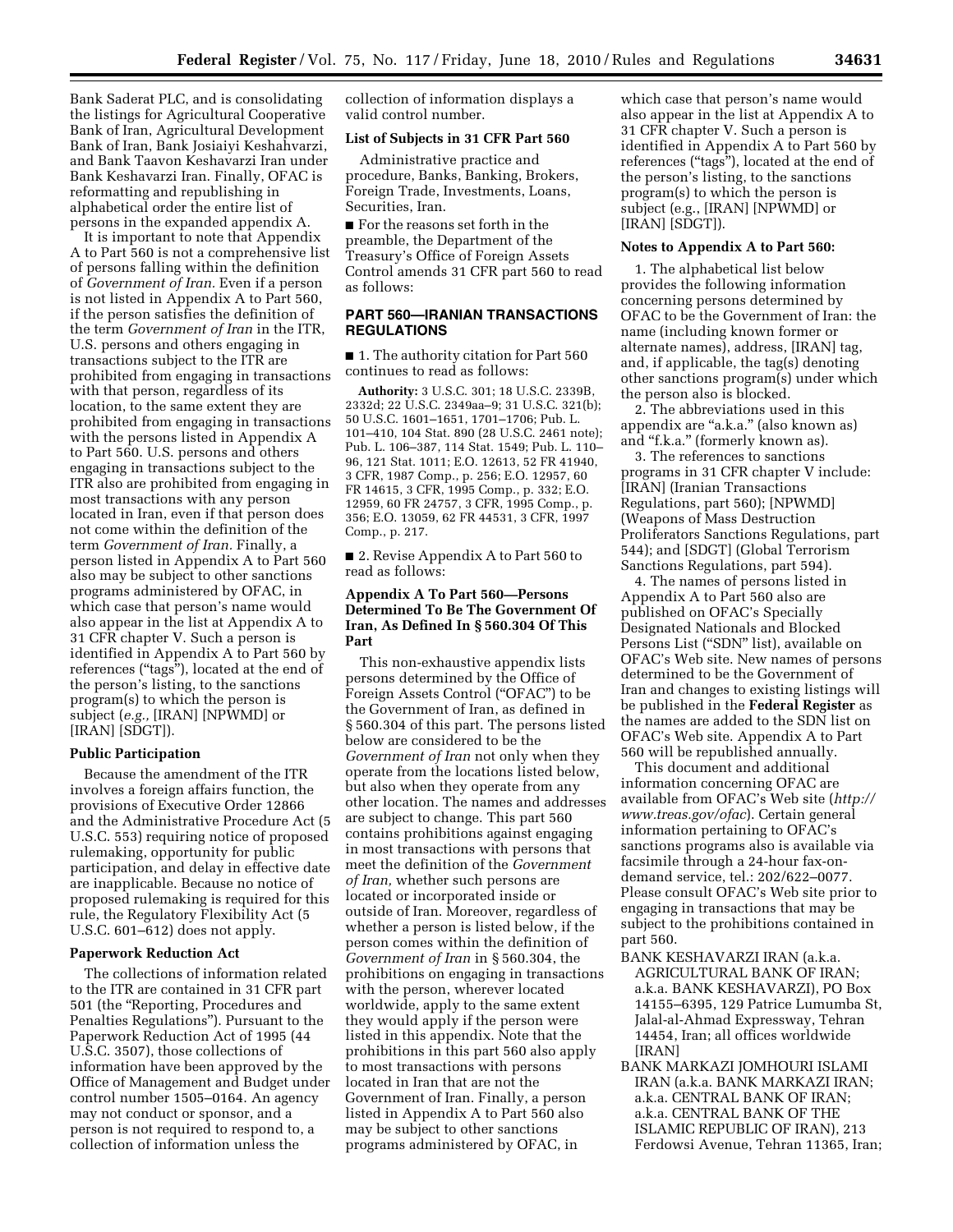PO Box 15875/7177, 144 Mirdamad Blvd, Tehran, Iran [IRAN]

- BANK MASKAN (a.k.a. HOUSING BANK (OF IRAN)), PO Box 11365/ 5699, No 247 3rd Floor Fedowsi Ave, Cross Sarhang Sakhaei St, Tehran, Iran; all offices worldwide [IRAN]
- BANK MELLAT, 327 Forsat and Taleghani Avenue, Tehran 15817, Iran; PO Box 375010, Amiryan Str #6, P/N–24, Yerevan, Armenia; Keumkang Tower—13th & 14th Floor, 889–13 Daechi-Dong, Gangnam-Ku, Seoul 135–280, Korea, South; PO Box 79106425, Ziya Gokalp Bulvari No 12, Kizilay, Ankara, Ankara, Turkey; Cumhuriyet Bulvari No 88/A, PK 7103521, Konak, Izmir, Turkey; Buyukdere Cad, Cicek Sokak No 1— 1 Levent, Levent, Istanbul, Turkey; Head Office Bldg, 327 Taleghani Ave, Tehran 15817, Iran; all offices worldwide [IRAN] [NPWMD]
- BANK MELLI IRAN (a.k.a. BANK MELLI; a.k.a. NATIONAL BANK OF IRAN), 43 Avenue Montaigne, Paris 75008, France; Room 704–6, Wheelock Hse, 20 Pedder St, Central, Hong Kong; Bank Melli Iran Bldg, 111 St 24, 929 Arasat, Baghdad, Iraq; PO Box 2643, Ruwi, Muscat 112, Oman; PO Box 2656, Liva Street, Abu Dhabi, United Arab Emirates; PO Box 248, Hamad Bin Abdulla St, Fujairah, United Arab Emirates; PO Box 1888, Clock Tower, Industrial Rd, Al Ain Club Bldg, Al Ain, Abu Dhabi, United Arab Emirates; PO Box 1894, Baniyas St, Deira, Dubai City, United Arab Emirates; PO Box 5270, Oman Street Al Nakheel, Ras Al-Khaimah, United Arab Emirates; PO Box 459, Al Borj St, Sharjah, United Arab Emirates; PO Box 3093, Ahmed Seddiqui Bldg, Khalid Bin El-Walid St, Bur-Dubai, Dubai City 3093, United Arab Emirates; PO Box 1894, Al Wasl Rd, Jumeirah, Dubai, United Arab Emirates; Postfach 112 129, Holzbruecke 2, D–20459, Hamburg, Germany; Nobel Ave. 14, Baku, Azerbaijan; Unit 1703–4, 17th Floor, Hong Kong Club Building, 3 A Chater Road Central, Hong Kong; PO Box 11365–171, Ferdowsi Avenue, Tehran, Iran; all offices worldwide [IRAN] [NPWMD]
- BANK OF INDUSTRY AND MINE (OF IRAN) (a.k.a. BANK SANAD VA MADAN; a.k.a. ''BIM''), No 1655, Firouzeh Building, Mahmoudiye Street, Valiasr Ave, Tehran, Iran; PO Box 15875–4456, Firouzeh Tower, No 1655 Vali-Asr Ave after Chamran Crossroads, Tehran 1965643511, Iran; all offices worldwide [IRAN]
- BANK REFAH KARGARAN (a.k.a. BANK REFAH; a.k.a. WORKERS' WELFARE BANK (OF IRAN)), No. 40

North Shiraz Street, Mollasadra Ave, Vanak Sq, Tehran 19917, Iran; all offices worldwide [IRAN]

- BANK SADERAT IRAN (a.k.a. IRAN EXPORT BANK), Ground Floor Business Room, Building Banke Khoon Road, Harat, Afghanistan; No. 56, Opposite of Security Department, Toraboz Khan Str., Kabul, Afghanistan; 5 Lothbury, London EC2R 7HD, United Kingdom; Postfach 112227, Deichstrasse 11, 20459, Hamburg, Germany; PO Box 4308, 25– 29 Venizelou St, Athens, Attica GR 105 64, Greece; PO Box 15745–631, Bank Saderat Tower, 43 Somayeh Avenue, Tehran, Iran; 16 rue de la Paix, Paris 75002, France; Postfach 160151, Friedenstr 4, D–60311, Frankfurt am Main, Germany; 3rd Floor, Aliktisad Bldg, Ras El Ein Street Baalbak, Baalbak, Lebanon; Saida Branch, Sida Riad Elsoleh St, Martyrs Sq, Saida, Lebanon; Borj Albarajneh Branch—20 Alholom Bldg, Sahat Mreijeh, Kafaat St, Beirut, Lebanon; 1st Floor, Alrose Bldg, Verdun—Rashid Karame St, Beirut, Lebanon; PO Box 5126, Beirut, Lebanon; 3rd Floor, Mteco Centre, Mar Elias, Facing Al Hellow Barrak, POB 5126, Beirut, Lebanon; Alghobeiri Branch—Aljawhara Bldg, Ghobeiry Blvd, Beirut, Lebanon; PO Box 1269, Muscat 112, Oman; PO Box 4425, Salwa Rd, Doha, Qatar; PO Box 2256, Doha, Qatar; 2nd Floor, No 181 Makhtoomgholi Ave, Ashgabat, Turkmenistan; PO Box 700, Abu Dhabi, United Arab Emirates; PO Box 16, Liwara Street, Ajman, United Arab Emirates; PO Box 1140, Al-Am Road, Al-Ein, Al Ain, Abu Dhabi, United Arab Emirates; Bur Dubai, Khaled Bin Al Walid St, Dubai City, United Arab Emirates; Sheikh Zayed Rd, Dubai City, United Arab Emirates; PO Box 4182, Almaktoum Rd, Dubai City, United Arab Emirates; PO Box 4182, Murshid Bazar Branch, Dubai City, United Arab Emirates; PO Box 316, Bank Saderat Bldg, Alaroda St, Borj Ave, Sharjah, United Arab Emirates; all offices worldwide [IRAN] [SDGT]
- BANK SADERAT PLC (f.k.a. IRAN OVERSEAS INVESTMENT BANK LIMITED; f.k.a. IRAN OVERSEAS INVESTMENT BANK PLC; f.k.a. IRAN OVERSEAS INVESTMENT CORPORATION LIMITED), 5 Lothbury, London EC2R 7HD, United Kingdom; PO Box 15175/584, 6th Floor, Sadaf Bldg, 1137 Vali Asr Ave, Tehran 15119–43885, Iran; UK Company Number 01126618 (United Kingdom); all offices worldwide [IRAN] [SDGT]
- BANK SEPAH, 64 Rue de Miromesnil, Paris 75008, France; Hafenstrasse 54,

D–60327, Frankfurt am Main, Germany; Via Barberini 50, Rome, RM 00187, Italy; 17 Place Vendome, Paris 75008, France; Imam Khomeini Square, Tehran 1136953412, Iran; all offices worldwide [IRAN] [NPWMD]

- BANK TEJARAT, 130, Zandi Alley, Taleghani Avenue, No 152, Ostad Nejat Ollahi Cross, Tehran 14567, Iran; 124–126 Rue de Provence, Angle 76 bd Haussman, Paris 75008, France; PO Box 734001, Rudaki Ave 88, Dushanbe 734001, Tajikistan; Office C208, Beijing Lufthansa Center No 50, Liangmaqiao Rd, Chaoyang District, Beijing 100016, China; c/o Europaisch-Iranische Handelsbank AG, Depenau 2, D–20095, Hamburg, Germany; PO Box 119871, 4th Floor, c/o Persia International Bank PLC, The Gate Bldg, Dubai City, United Arab Emirates; c/o Persia International Bank, 6 Lothbury, London EC2R 7HH, United Kingdom; PO Box 11365–5416, 152 Taleghani Avenue, Tehran 15994, Iran; all offices worldwide [IRAN]
- BIMEH IRAN INSURANCE COMPANY (U.K.) LIMITED (a.k.a. BIUK), 4/5 Fenchurch Buildings, London EC3M 5HN, United Kingdom; UK Company Number 01223433 (United Kingdom); all offices worldwide [IRAN]
- EUROPAISCH–IRANISCHE HANDELSBANK AG (f.k.a. DEUTSCH–IRANISCHE HANDELSBANK AG; a.k.a. EUROPAEISCH–IRANISCHE HANDELSBANK AKTIENGESELLSCHAFT), PO Box 79415–148, Sanaee Avenue, Kish Island, Iran; No. 1655/1 Valiasr
- Avenue, PO Box 19615–851, Tehran 19565 43 511, Iran; Depenau 2, D– 20095, Hamburg, Germany; all offices worldwide [IRAN]
- INTRA CHEM TRADING GMBH (a.k.a. INTRA–CHEM TRADING CO. (GMBH)), Schottweg 3, Hamburg 22087, Germany; Registration ID HRB48416 (Germany); all offices worldwide [IRAN]
- IRAN INSURANCE COMPANY (a.k.a. BIMEH IRAN), Abdolaziz-Al-Masaeed Building, Sheikh Maktoom St., Deira, P.O. Box 2004, Dubai, United Arab Emirates; P.O. Box 1867, Al Ain, Abu Dhabi, United Arab Emirates; 107 Dr Fatemi Avenue, Tehran 14155/6363, Iran; P.O. Box 3281, Abu Dhabi, United Arab Emirates; P.O. Box 1666, Sharjah, United Arab Emirates; P.O. Box 849, Ras-Al-Khaimah, United Arab Emirates; P.O. Box 417, Muscat 113, Oman; P.O. Box 676, Salalah 211, Oman; P.O. Box 995, Manama, Bahrain; Al-Lami Center, Ali-Bin-Abi Taleb St. Sharafia, P.O. Box 11210, Jeddah 21453, Saudi Arabia; Al Alia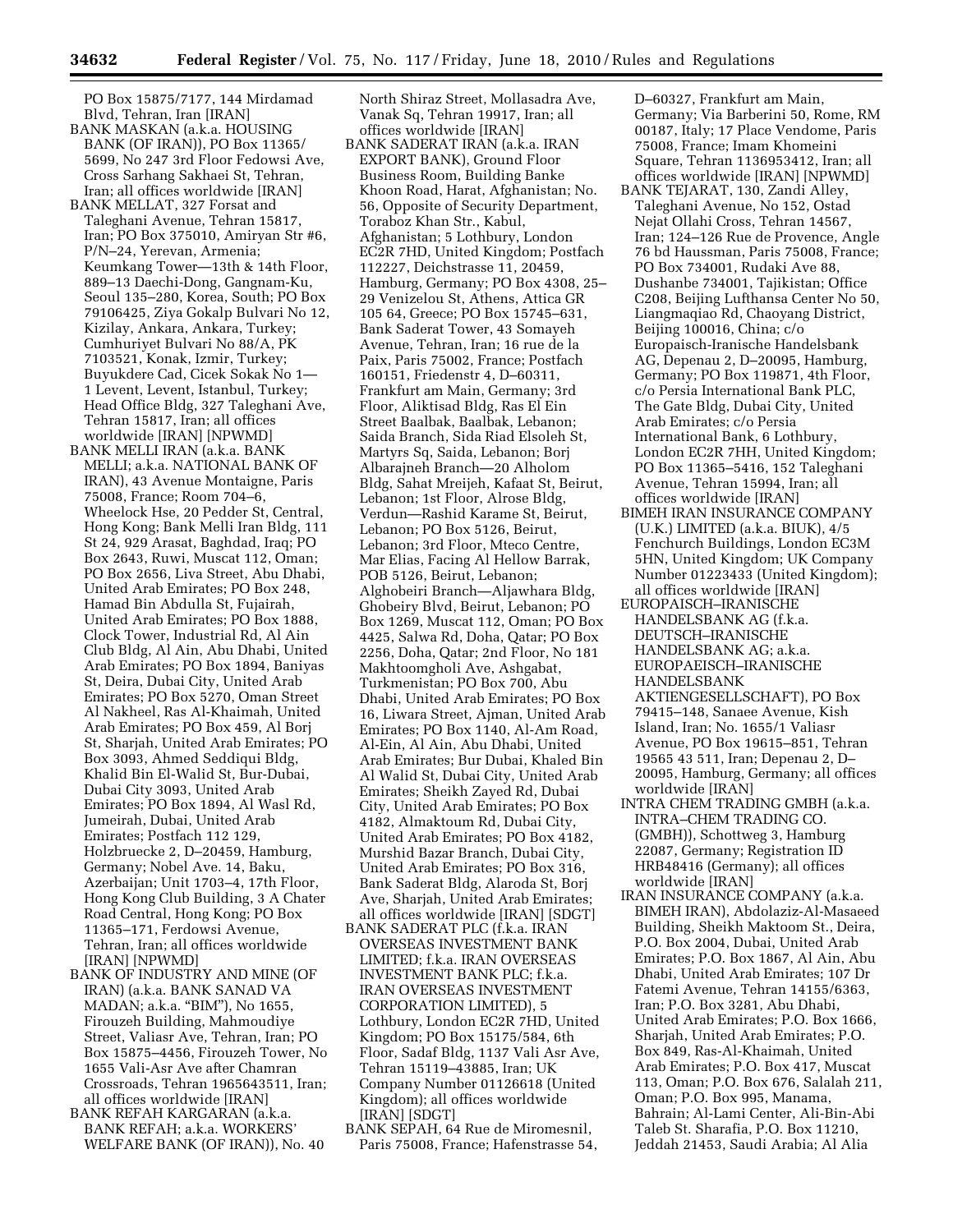Center, Salaheddine Rd., Al Malaz, P.O. Box 21944, Riyadh 11485, Saudi Arabia; Al Rajhi Bldg., 3rd Floor, Suite 23, Dhahran St., P.O. Box 1305, Dammam 31431, Saudi Arabia; all offices worldwide [IRAN]

- IRAN PETROCHEMICAL COMMERCIAL COMPANY (a.k.a. PETROCHEMICAL COMMERCIAL COMPANY; a.k.a. SHERKATE BASARGANI PETROCHEMIE (SAHAMI KHASS); a.k.a. SHERKATE BAZARGANI PETRCHEMIE; a.k.a. ''IPCC''; a.k.a. ''PCC''), INONU CAD. SUMER Sok., Zitas Bloklari C.2 Bloc D.H, Kozyatagi, Kadikoy, Istanbul, Turkey; Topcu Ibrahim Sokak No: 13 D: 7 Icerenkoy-Kadikoy, Istanbul, Turkey; No. 1339, Vali Nejad Alley, Vali-e-Asr St., Vanak Sq., Tehran, Iran; 99–A, Maker Tower F, 9th Floor, Cuffe Parade, Colabe, Mumbai 400 005, India; No. 1014, Doosan We've Pavilion, 58, Soosong-Dong, Jongno-Gu, Seoul, Korea, South; Office No. 707, No. 10, Chao Waidajie, Chao Tang District, Beijing 100020, China; all offices worldwide [IRAN]
- IRANIAN OIL COMPANY (U.K.) LIMITED (a.k.a. IOC UK LTD), Riverside House, Riverside Drive, Aberdeen AB11 7LH, United Kingdom; UK Company Number 01019769 (United Kingdom); all offices worldwide [IRAN]
- KALA LIMITED (a.k.a. KALA NAFT LONDON LTD), NIOC House, 4 Victoria Street, Westminster, London SW1H 0NE, United Kingdom; UK Company Number 01517853 (United Kingdom); all offices worldwide [IRAN]
- KALA PENSION TRUST LIMITED, C/O Kala Limited, N.I.O.C. House, 4 Victoria Street, London SW1H 0NE, United Kingdom; UK Company Number 01573317 (United Kingdom); all offices worldwide [IRAN]
- MSP KALA NAFT CO. TEHRAN (a.k.a. KALA NAFT CO SSK; a.k.a. KALA NAFT COMPANY LTD; a.k.a. KALA NAFT TEHRAN; a.k.a. KALA NAFT TEHRAN COMPANY; a.k.a. KALAYEH NAFT CO; a.k.a. M.S.P.- KALA; a.k.a. MANUFACTURING SUPPORT & PROCUREMENT CO.- KALA NAFT; a.k.a. MANUFACTURING SUPPORT AND PROCUREMENT (M.S.P.) KALA NAFT CO. TEHRAN; a.k.a. MANUFACTURING, SUPPORT AND PROCUREMENT KALA NAFT COMPANY; a.k.a. MSP KALA NAFT TEHRAN COMPANY; a.k.a. MSP KALANAFT; a.k.a. MSP–KALANAFT COMPANY; a.k.a. SHERKAT SAHAMI KHASS KALA NAFT; a.k.a. SHERKAT SAHAMI KHASS
	- POSHTIBANI VA TEHIYEH KALAYE

NAFT TEHRAN; a.k.a. SHERKATE POSHTIBANI SAKHT VA TAHEIH KALAIE NAFTE TEHRAN), 242 Sepahbod Gharani Street, Karim Khan Zand Bridge, Corner Kalantari Street, 8th Floor, P.O. Box 15815–1775/ 15815–3446, Tehran 15988, Iran; Building No. 226, Corner of Shahid Kalantari Street, Sepahbod Gharani Avenue, Karimkhan Avenue, Tehran 1598844815, Iran; No. 242, Shahid Kalantari St., Near Karimkhan Bridge, Sepahbod Gharani Avenue, Tehran, Iran; Head Office Tehran, Sepahbod Gharani Ave., P.O. Box 15815/1775 15815/3446, Tehran, Iran; P.O. Box 2965, Sharjah, United Arab Emirates; 333 7th Ave SW #1102, Calgary, AB T2P 2Z1, Canada; Chekhov St., 24.2, AP 57, Moscow, Russia; Room No. 704—No. 10 Chao Waidajie Chao Yang District, Beijing 10020, China; Sanaee Ave., P.O. Box 79417–76349, N.I.O.C., Kish, Iran; 10th Floor, Sadaf Tower, Kish Island, Iran; all offices worldwide [IRAN]

- NAFTIRAN INTERTRADE CO. (NICO) LIMITED (a.k.a. NAFT IRAN INTERTRADE COMPANY LTD; a.k.a. NAFTIRAN INTERTRADE COMPANY (NICO); a.k.a. NAFTIRAN INTERTRADE COMPANY LTD; a.k.a. NICO), 3rd Floor, Windward House, La Route De La Liberation, St Helier JE2 3BQ, Jersey; Petro Pars Building, Saadat Abad Ave, No 35, Farhang Blvd, Tehran, Iran; all offices worldwide [IRAN]
- NAFTIRAN INTERTRADE CO. (NICO) SARL (a.k.a. NICO), 6, Avenue de la Tour-Haldimand, Pully, VD 1009, Switzerland; all offices worldwide [IRAN]
- NAFTIRAN TRADING SERVICES CO. (NTS) LIMITED, 47 Queen Anne Street, London W1G 9JG, United Kingdom; 6th Floor NIOC Ho, 4 Victoria St, London SW1H 0NE, United Kingdom; UK Company Number 02600121 (United Kingdom); all offices worldwide [IRAN]
- NATIONAL IRANIAN OIL COMPANY (a.k.a. NIOC), Hafez Crossing, Taleghani Avenue, P.O. Box 1863 and 2501, Tehran, Iran; all offices worldwide [IRAN]
- NATIONAL IRANIAN OIL COMPANY PTE LTD, 7 Temasek Boulevard #07– 02, Suntec Tower One 038987, Singapore; Registration ID 199004388C (Singapore); all offices worldwide [IRAN]
- NATIONAL PETROCHEMICAL COMPANY (a.k.a. ''NPC''), No. 104, North Sheikh Bahaei Blvd., Molla Sadra Ave., Tehran, Iran; all offices worldwide [IRAN]
- NICO ENGINEERING LIMITED, 41, 1st Floor, International House, The

Parade, St. Helier JE2 3QQ, Jersey; Registration ID 75797 (Jersey); all offices worldwide [IRAN]

- NIOC INTERNATIONAL AFFAIRS (LONDON) LIMITED, NIOC House, 4 Victoria Street, London SW1H 0NE, United Kingdom; UK Company Number 02772297 (United Kingdom); all offices worldwide [IRAN]
- NPC INTERNATIONAL LIMITED (a.k.a. N P C INTERNATIONAL LTD; a.k.a. NPC INTERNATIONAL COMPANY), 5th Floor NIOC House, 4 Victoria Street, London SW1H 0NE, United Kingdom; UK Company Number 02696754 (United Kingdom); all offices worldwide [IRAN]
- P.C.C. (SINGAPORE) PRIVATE LIMITED (a.k.a. P.C.C. SINGAPORE BRANCH; a.k.a. PCC SINGAPORE PTE LTD), 78 Shenton Way, #08–02 079120, Singapore; 78 Shenton Way, 26–02A Lippo Centre 079120, Singapore; Registration ID 199708410K (Singapore); all offices worldwide [IRAN]
- PETROCHEMICAL COMMERCIAL COMPANY (U.K.) LIMITED (a.k.a. PCC (UK); a.k.a. PCC UK; a.k.a. PCC UK LTD), 4 Victoria Street, London SW1H 0NE, United Kingdom; UK Company Number 02647333 (United Kingdom); all offices worldwide [IRAN]
- PETROCHEMICAL COMMERCIAL COMPANY FZE (a.k.a. PCC FZE), 1703 17th Floor, Dubai World Trade Center Tower Sheikh Zayed Road, Dubai, United Arab Emirates; Office No. 99-A, Maker Tower "F" 9th Floor Cutte Pavade, Colabe, Bumbai 700005, India; all offices worldwide [IRAN]
- PETROCHEMICAL COMMERCIAL COMPANY INTERNATIONAL LIMITED (a.k.a. PETROCHEMICAL COMMERCIAL COMPANY INTERNATIONAL LTD; a.k.a. PETROCHEMICAL TRADING COMPANY LIMITED; a.k.a. ''PCCI''), P.O. Box 261539, Jebel Ali, Dubai, United Arab Emirates; 41, 1st Floor, International House, The Parade, St. Helier JE2 3QQ, Jersey; Ashkhabat, Ave. 54, Yimpash Business Center, No. 506, 507, Turkmenistan; No. 21 End of 9th St, Gandi Ave, Tehran, Iran; 21, Africa Boulevard, Tehran, Iran; Registration ID 77283 (Jersey); all offices worldwide [IRAN]
- PETROIRAN DEVELOPMENT COMPANY (PEDCO) LIMITED (a.k.a. PETRO IRAN DEVELOPMENT COMPANY; a.k.a. ''PEDCO''), National Iranian Oil Company—PEDCO, P.O. Box 2965, Al Bathaa Tower, 9th Floor, Apt. 905, Al Buhaira Corniche, Sharjah, United Arab Emirates; P.O. Box 15875–6731, Tehran, Iran; 41, 1st Floor, International House, The